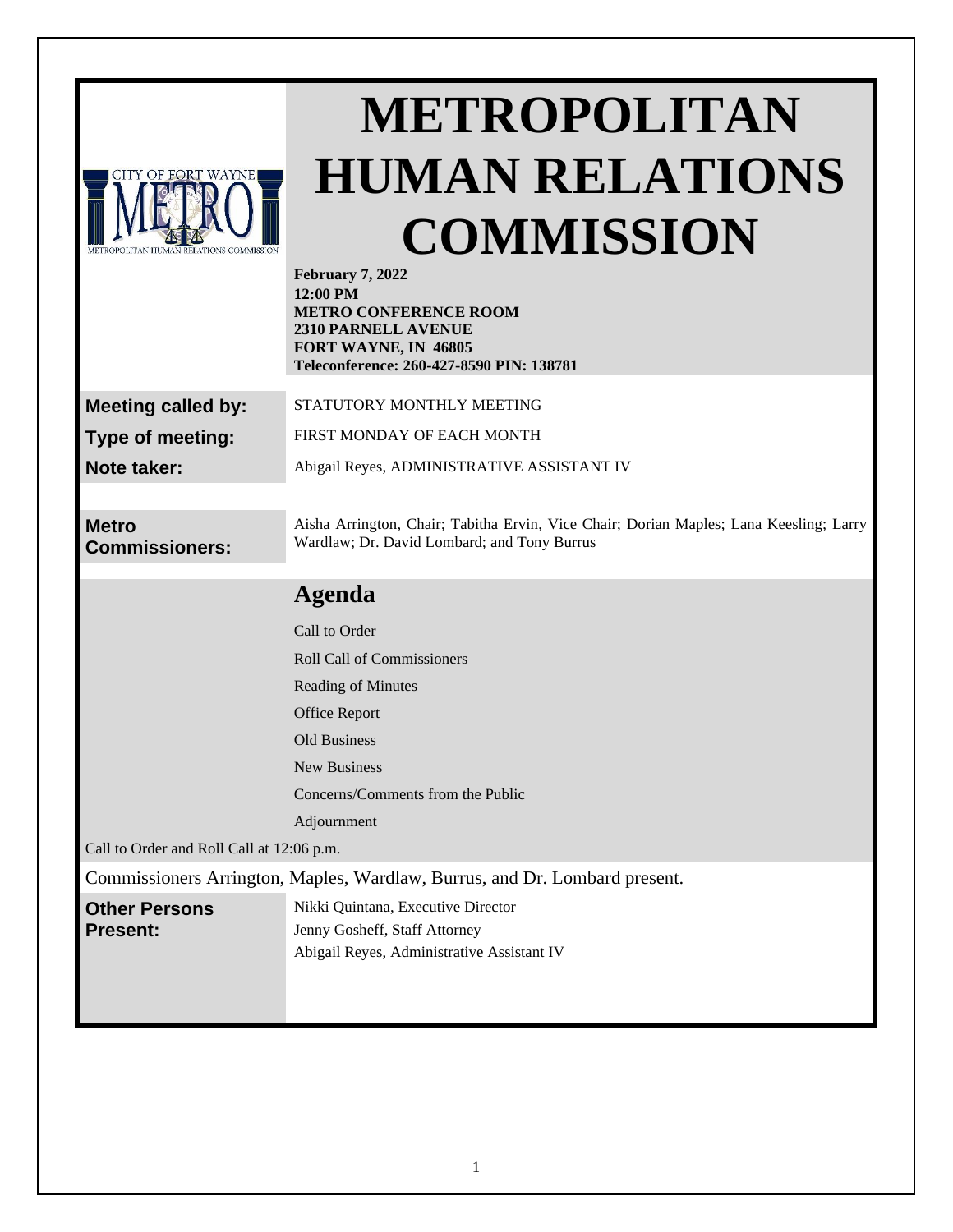• January  $3<sup>rd</sup>$  meeting minutes were approved.

# **OFFICE REPORT**

## **EEOC**

## **EMPLOYMENT CASE PROCESSING (10/1/21 – 9/30/22)**

- **Intakes (by 9/30/22): 90 (contract number) 20 (current status)**
- **Contract number of case closures by 9/30/22: 265**
	- o 49 No Probable Cause Cases
	- o 9 Settlements (\$102,438.47)
	- o 2 Withdrawals
	- o 0 Lack of Jurisdiction
	- o 0 Right to Sue or Full Credit Transfer to the EEOC

#### **HUD**

## **HOUSING CASE PROCESSING (7/1/21 - 6/30/22):**

- **21 Cases closed for contract**
	- o 3 HUD Settlement
	- o 0 Lack of Jurisdiction/withdraw/admin
	- o 16 No reasonable cause
	- o 0 Withdraw after Resolution
	- o 2 Reasonable cause
- **33 Pending (Open being investigated)**

## **ATTENDED EVENTS/OUTREACH:**

January 11, 2022: Investigator Nancarrow and Senior Investigator Woods conducted anti-harassment training per a settlement agreement.

January 14, 2022: Senior Investigator Woods attended the Work to Include meeting.

January 20, 2022: Senior Investigator Woods, Staff Attorney Gosheff, and Director Quintana attended the MLK Breakfast at Indiana Tech.

January 21, 2022: Investigators attended the virtual Fair Housing Center of Central Indiana- Fair Housing Hot Topics training.

January 26, 2022: Senior Investigators Sorg and Woods, and Director Quintana worked a Metro information table and conducted Know Your Rights training at PFW for Social Justice Week.

## **PERSONNEL ISSUES:**

• None

# **BUDGET/CALENDAR OF EVENTS:**

Admin Reyes reviewed current budget status and went over calendar of events.

# **LEGAL UPDATE/MATTERS:**

Mediations: The Commission had no mediations this month.

## **NEW BUSINESS:**

• **2022 Marketing Plan** This year Metro's media outreach plan will include broadcast radio, streaming audio, and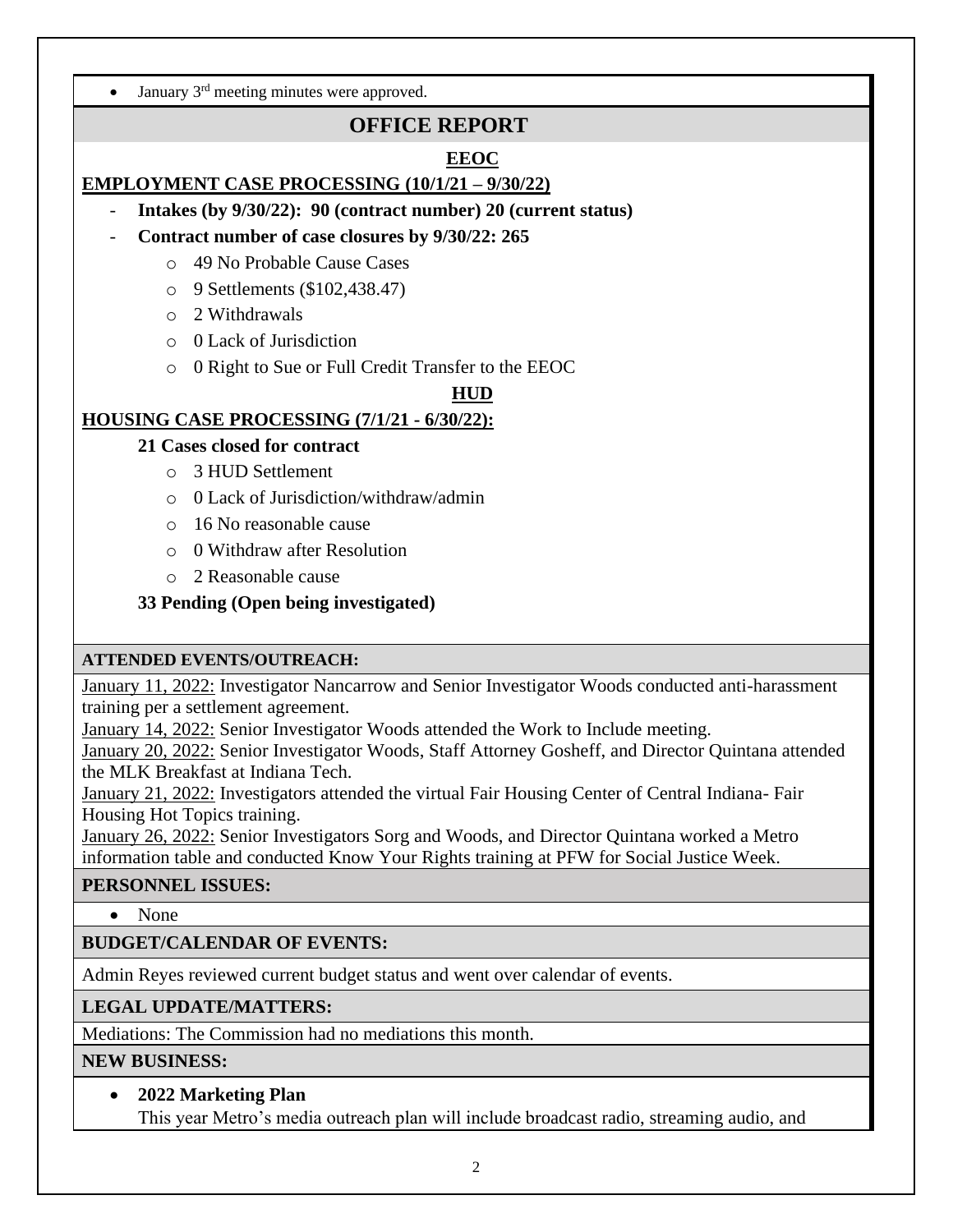digital/social media (Facebook & Instagram posts). This plan includes five flights of radio and streaming audio. This plan will also include three consecutive weeks of streaming audio versus last year's plan of every other week. The schedule also includes social media posts that will highlight our Fair Housing event and other Metro projects including the survey.

Commission Chair Arrington asked why we are not using more funding in April with the Fair Housing event, if we are trying to draw more awareness?

Director Quintana stated we can ask and change the schedule if this would be beneficial for the Fair Housing event.

Commissioner Wardlaw shared the schedule does show how this reinforces our drive and encourages the public. For the Fair Housing event we reach out to the core group of agencies and individuals we have worked with in the past. He stated that he understood the concern and we could possibly add premium back into April.

Commission Chair Arrington explained how April is a big month for the agency.

Director Quintana explained we could look at the schedule and make changes.

Commissioner Wardlaw suggested possibly dropping the streaming audio from May and into April.

Commissioner Dr. Lombard commented that he assumed that this plan was based on prior work with Liechty Media. Liechty Media are the professionals we hired to create this, and he does not want to necessarily second guess them and switch around months without understanding their reasoning. From a budget perspective the dollar amounts seem reasonable.

Commission Chair Arrington agrees with Commissioner Dr. Lombard about how they are professionals and is just making sure they understand our mission.

Commissioner Wardlaw explained Liechty Media does understand our mission because they have worked with us in the past. We can discuss with Liechty Media if it is appropriate to make the switch.

Director Quintana reassured the Commissioners the schedule can be switched around and she will discuss with Liechty Media to determine if this is appropriate. It is not unusual to make changes to the media plan throughout the year.

Commissioner Wardlaw made a motion to approve. Commissioner Dr. Lombard seconds. The Commissioners voted unanimously to approve.

## • **Metro Survey- Update**

Staff Attorney Gosheff and Director Quintana continue to work on the survey with the PFW Community Research Institute and SurveyUSA. The draft of the survey has been finalized and sent to SurveyUSA. Once we receive the survey back from SurveyUSA, we will review it again and making additional changes if needed.

Commissioner Wardlaw asked if the Commissioners can have the final survey. Director Quintana stated that we will be sure to send the final survey to the Commissioners.

## • **2022 Fair Housing Conference**

Director Quintana explained the event is April 27<sup>th</sup> at the Coliseum Conference Center. We will be having Pulitzer Prize winner Dr. Matthew Desmond coming as the keynote and we are working on finalizing the breakout sessions. We should have the Eventbrite link open for registration in the next couple of weeks. Further, it has been decided, to keep the event free of charge to the public.

## **Current Case Age: 143.04**